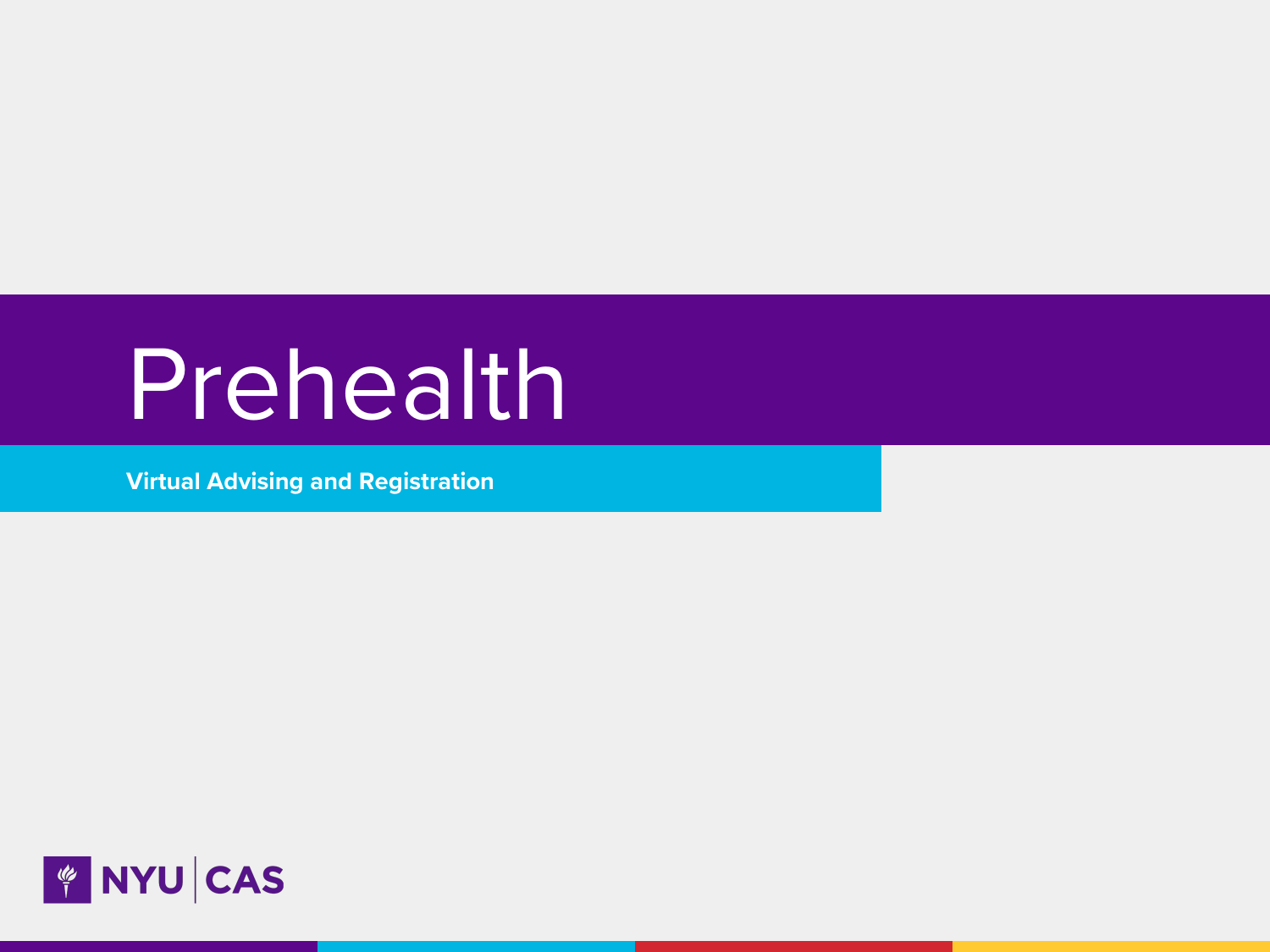# Considering a Health Career?

- Prehealth advisors work with you to design a plan that combines your career aspirations, undergraduate pursuits, and personal strengths so that you can put forward your best application to a program in the health professions.
- We encourage you to use the resources on the next few pages to better understand the academic components of the "prehealth curriculum" at NYU.

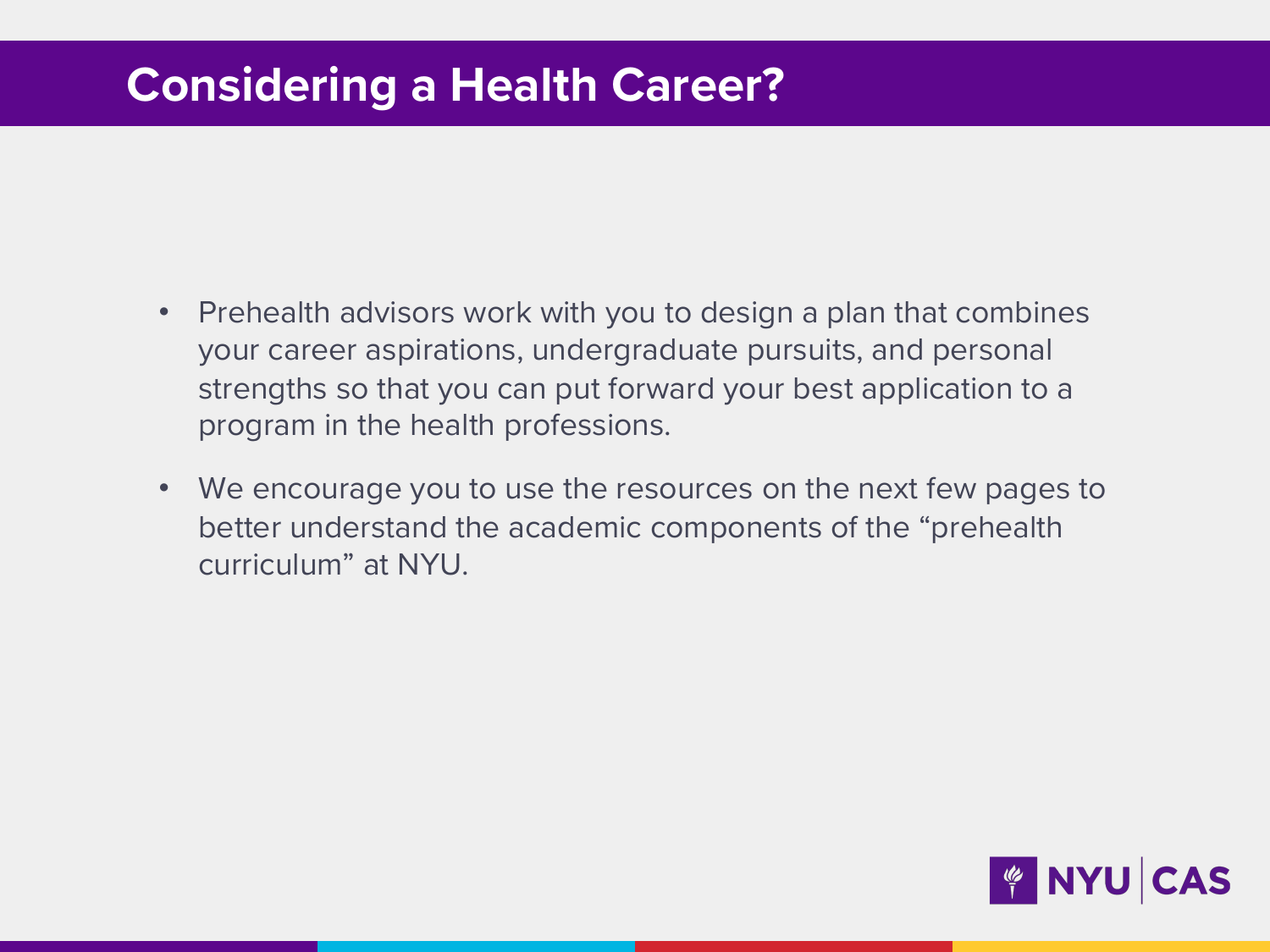# International Students

- Individuals who are not US Citizens or Permanent Residents, or citizens of Canada, are considered international students by schools of the health professions in the United States. International students often face diverse and significant barriers to entry to medical training programs in the US and Canada.
- Not all health professional schools weigh an applicant's citizenship status in the same way that medical programs do. Health professions that do not require a residency -- such as **dentistry, optometry,** and **physician assistant** -- or those with a research focus -- such as MD/PhD -- are generally more accepting of international students.
- We encourage international students considering a health profession to come speak with a prehealth advisor as they research career options and paths to train to reach their goals.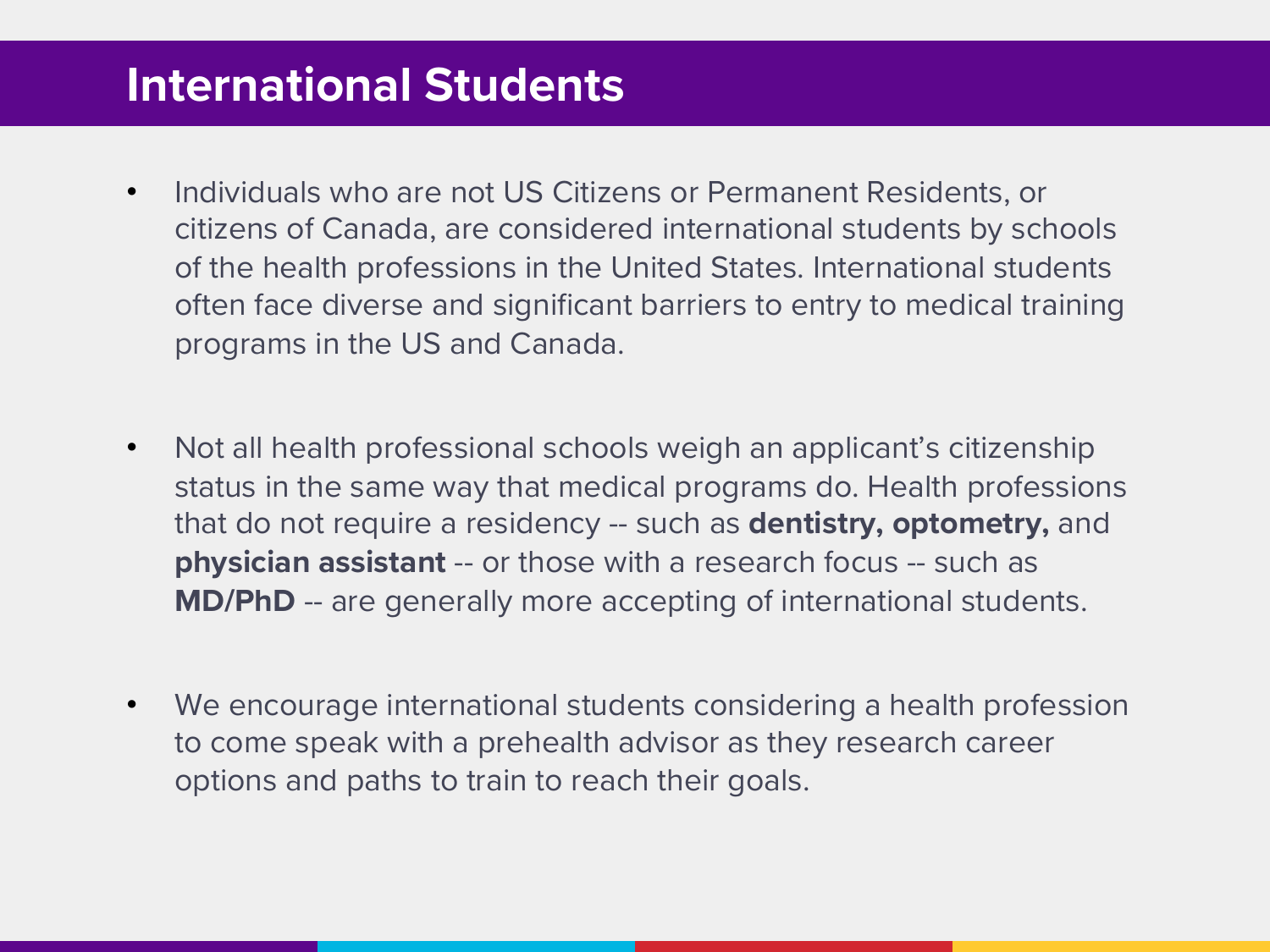## Assessing Where to Start

### • AP or Other Test Credit

o Prehealth students with AP credit (or test credit from IB, A-level, or other exams) in Biology, Chemistry, or Physics are advised to **forfeit** the credit and complete the required science coursework at NYU. We encourage you to keep test credit for math and psychology.

### • Calculus Readiness

o Refer to the other sections of this orientation for a reminder on how AP and other test scores, SAT scores, and placement exams are used to assess your calculus and pre-calculus preparation.

## • Advising

o Your assigned advisor will help you select courses that match your prehealth goals, level of preparation, and interests in a specific major/discipline.

An advising session is a dialogue – we encourage you to be  $\frac{d}{d}$  fNMbI CAS and prepared!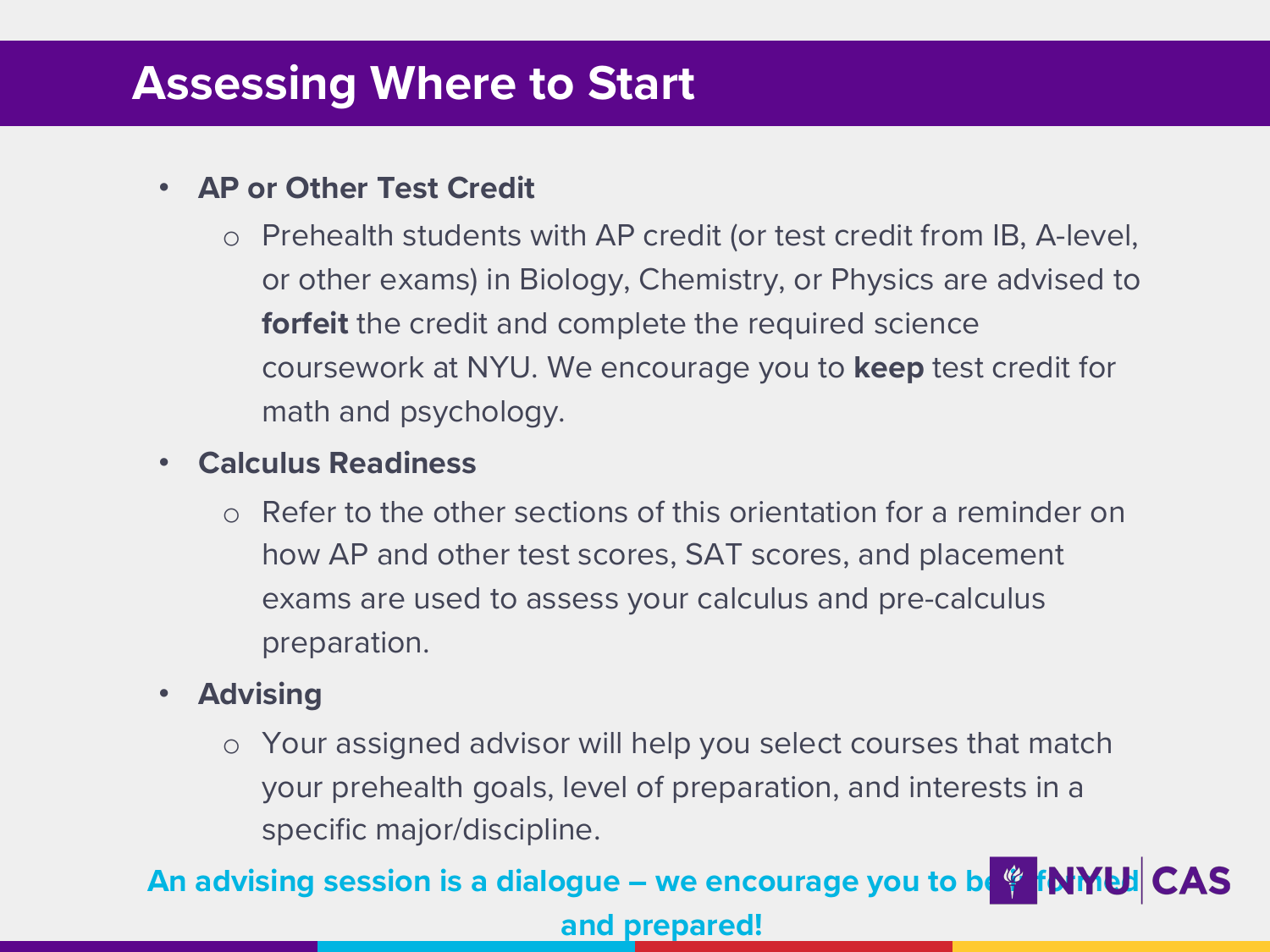# Required Curriculum: Medicine & Dentistry

To meet the entrance requirements for the majority of medical and dental programs in the US, we recommend that you complete the following courses:

- General Chemistry I and II, plus Labs
- Organic Chemistry I and II, plus Labs
- Principles of Biology I and II and appropriate Lab
- General Physics I and II
- Math (Calculus I or equivalent)
- Writing the Essay, plus one additional course in Expository Writing or English

Some schools may require additional courses, particularly in mathematics, biochemistry, and/or social science. Please be clear with your advisor about your professional goals so that a cohesive academic plan can be created.

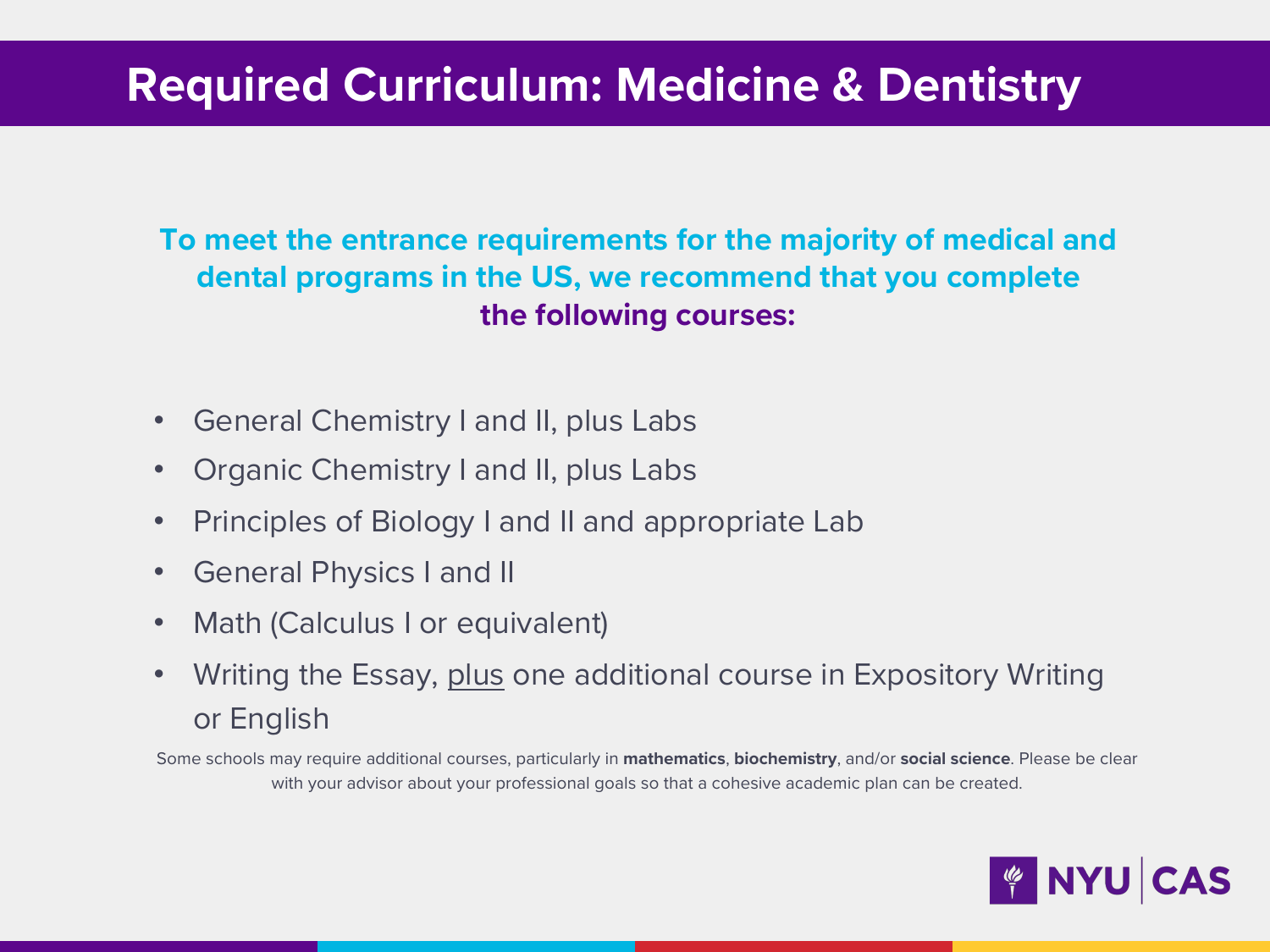## Major in what interests you.

Health professional schools do not require that you major in a science to be admitted.

Choosing a major that reflects your strengths and interests is critically important, as you will be more successful in courses where you genuinely engage with the material. Schools of the health professions do not favor specific majors or disciplines; they accept students with broad academic experiences within and outside the sciences.

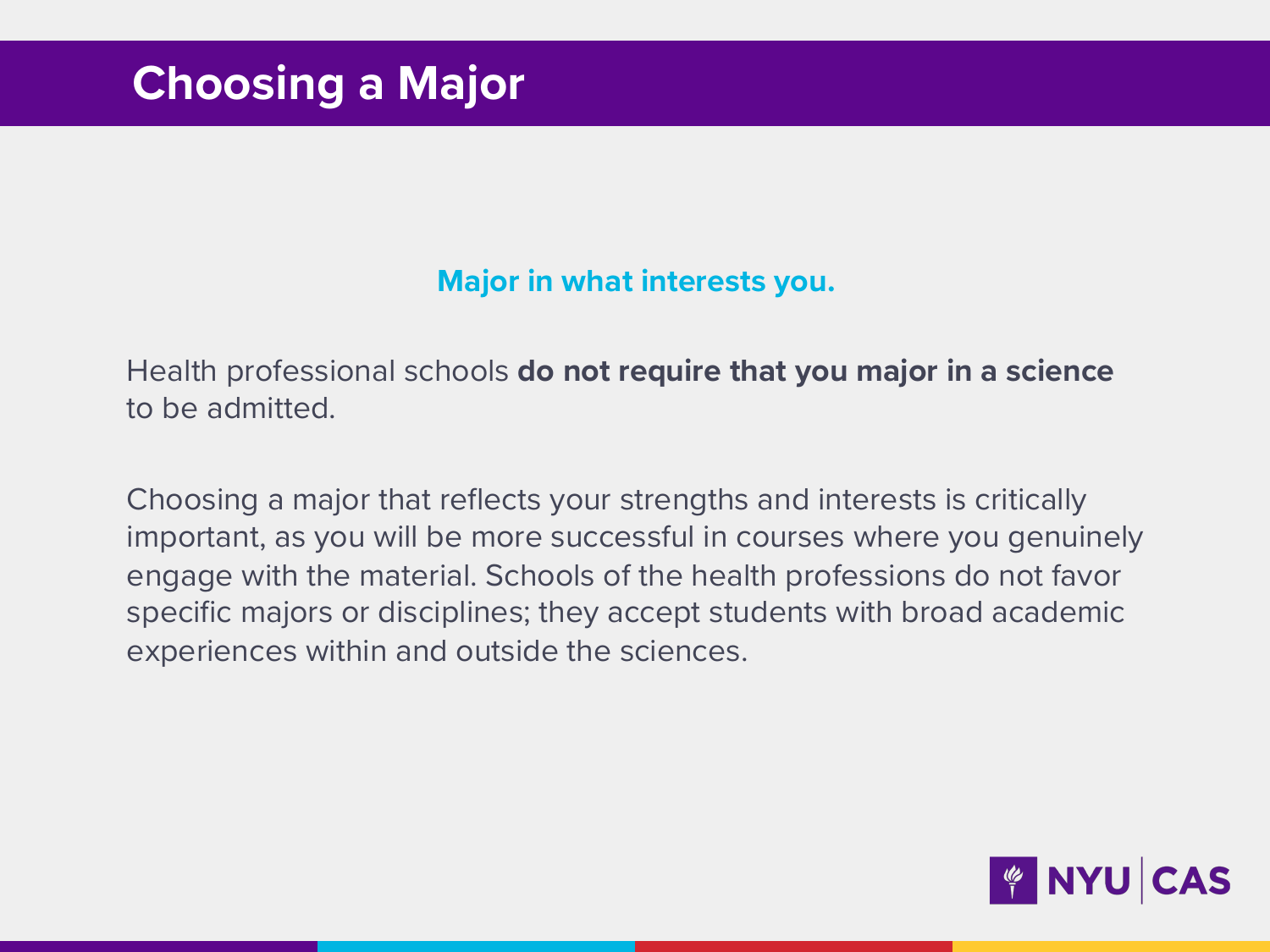Chemistry, biology, and physics are hierarchical subjects, with courses building upon the foundation provided by previous courses.

Your CAS advisor is prepared to help you map out your prehealth requirements in light of your major of interest, background in math/science, and professional objectives.

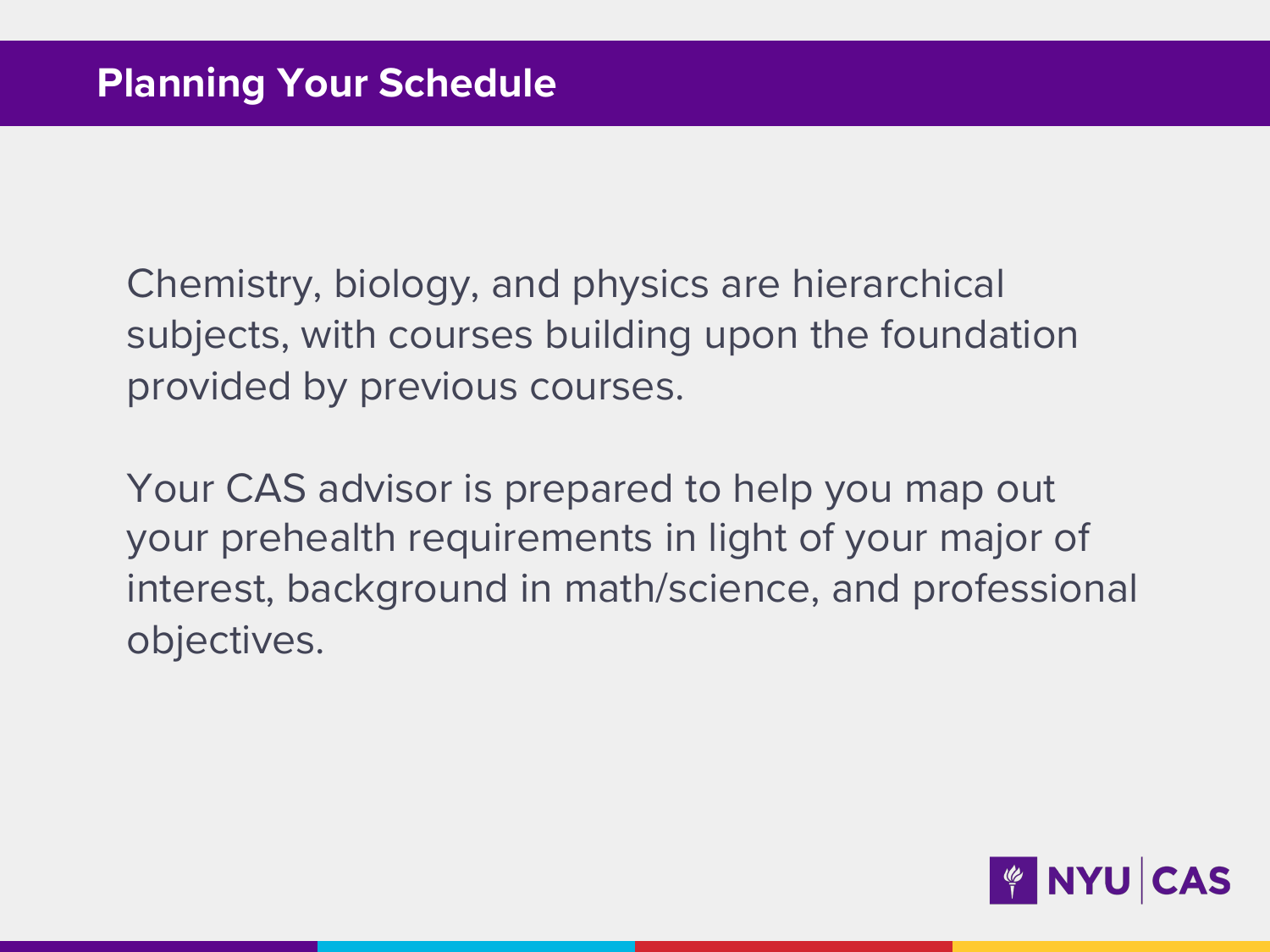# Looking Ahead: MCAT

If you are considering a career as an Allopathic (MD), Osteopathic (DO), or Podiatric physician be aware that the Medical College Admissions Test (MCAT) covers a broad range of material. Applicants will be expected to possess and demonstrate academic competence in the followi prior to taking the MCAT:

- Inorganic Chemistry
	- NYU Course(s): General Chemistry
- Biology
	- NYU Course(s): Principles of Biology
- Organic Chemistry
	- NYU Course(s): Organic Chemistry
- Physics
	- NYU Course(s): General Physics
- **Calculus** 
	- NYU Course(s): Calculus I
- Biochemistry
	- NYU Course(s): Biochemistry
- Psychology/Sociology
	- NYU Course(s): Variable
- Statistics
	- NYU Course(s): Principles of Biology, variable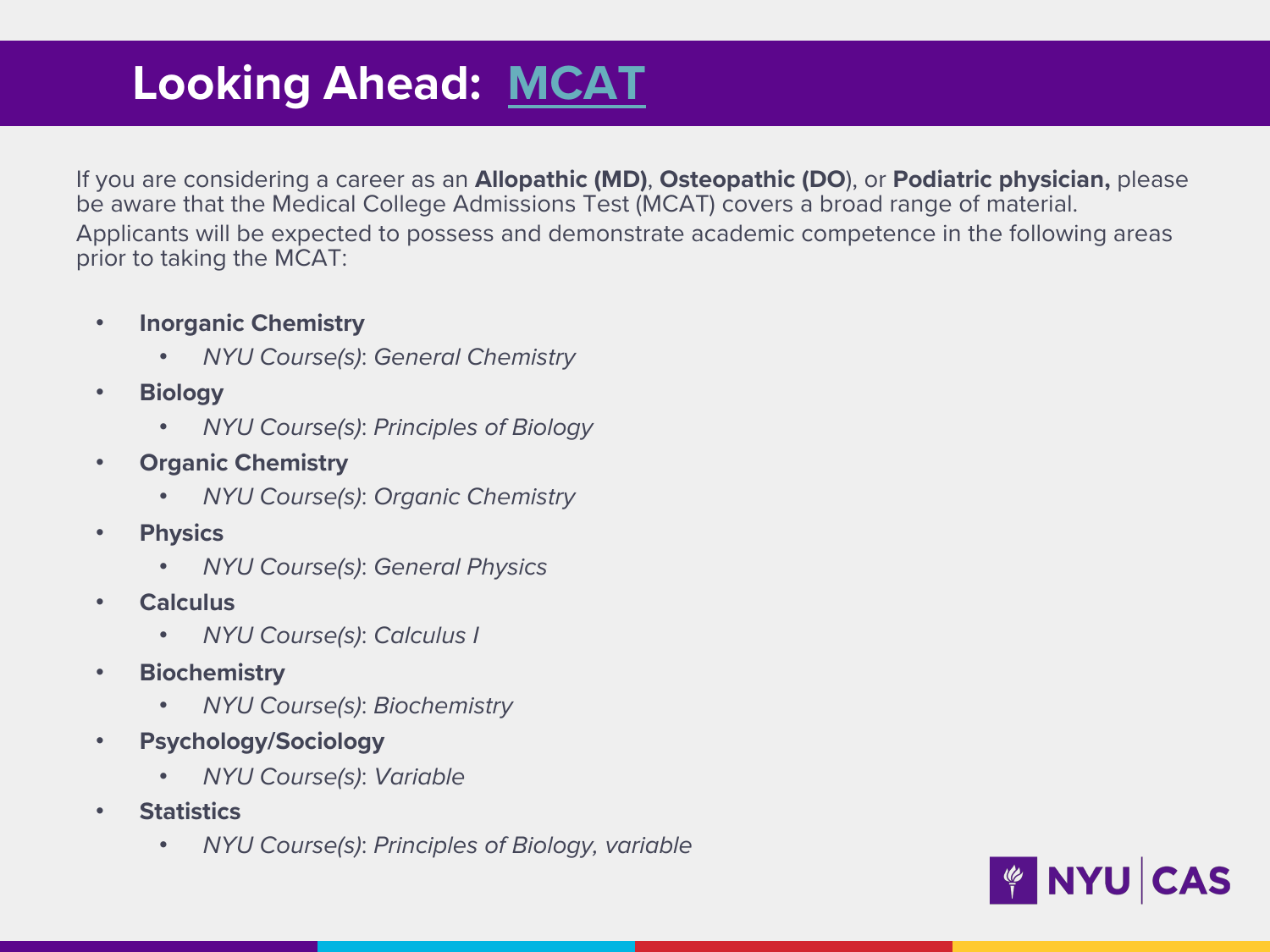# Looking Ahead: MCAT

If you intend to apply to medical schools the summer after your junior for entrance into a medical school the fall immediately after graduation will need to design your curriculum to incorporate all of these compe areas into your first three years at NYU.

You may want to consider taking the MCAT and applying after your senior. year to allow for a stronger application and enhanced scheduling flex

At NYU, we refer to the year "off" between undergrad and grad as student's "glide year." The majority of applicants take at least one glid

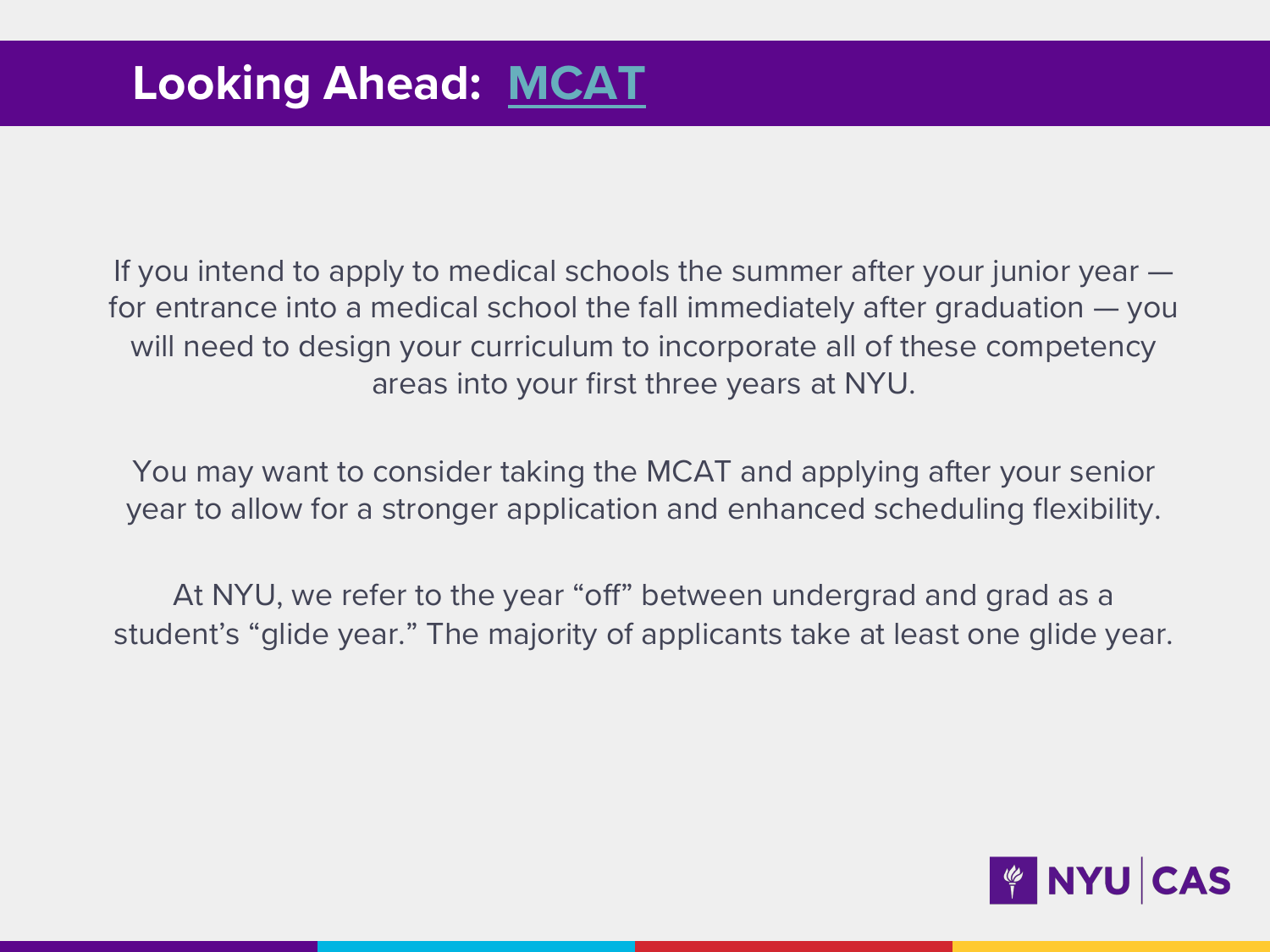# Creating a Schedule

You will complete the relevant prehealth courses in tandem with your major(s) based on suggestions made by your CAS academic department. Consult with your advisor for these recommendations!

| <b>Requirement</b>                           | <b>Term Offered</b>  | <b>Credits</b> |
|----------------------------------------------|----------------------|----------------|
| <b>Chemistry</b>                             |                      |                |
| <b>CHEM-UA 125 General Chemistry I</b>       | Fall, Spring, Summer | 5 credits      |
| <b>CHEM-UA 126 General Chemistry II</b>      | Fall, Spring, Summer | 5 credits      |
| <b>CHEM-UA 225 Organic Chemistry I</b>       | Fall, Spring, Summer | 5 credits      |
| <b>CHEM-UA 226 Organic Chemistry II</b>      | Fall, Spring, Summer | 5 credits      |
| <b>CHEM-UA 881 Biochemistry I</b>            | Fall, Spring, Summer | 4 credits      |
| <b>Biology</b>                               |                      |                |
| <b>BIOL-UA 11 Principles of Biology I</b>    | Fall, Summer         | 4 credits      |
| <b>BIOL-UA 12 Principles of Biology II</b>   | Spring, Summer       | 4 credits      |
| <b>BIOL-UA 123 Principles of Biology Lab</b> | Spring, Summer       | 1 credit       |
| <b>Physics</b>                               |                      |                |
| <b>PHYS-UA 11 General Physics I</b>          | Fall, Spring, Summer | 5 credits      |
| <b>PHYS-UA 12 General Physics II</b>         | Fall, Spring, Summer | 5 credits      |
| <b>Social Science</b>                        |                      |                |
| PSYCH-UA 1, SOC-UA 1/414                     | Fall, Spring, Summer | 4 credits      |

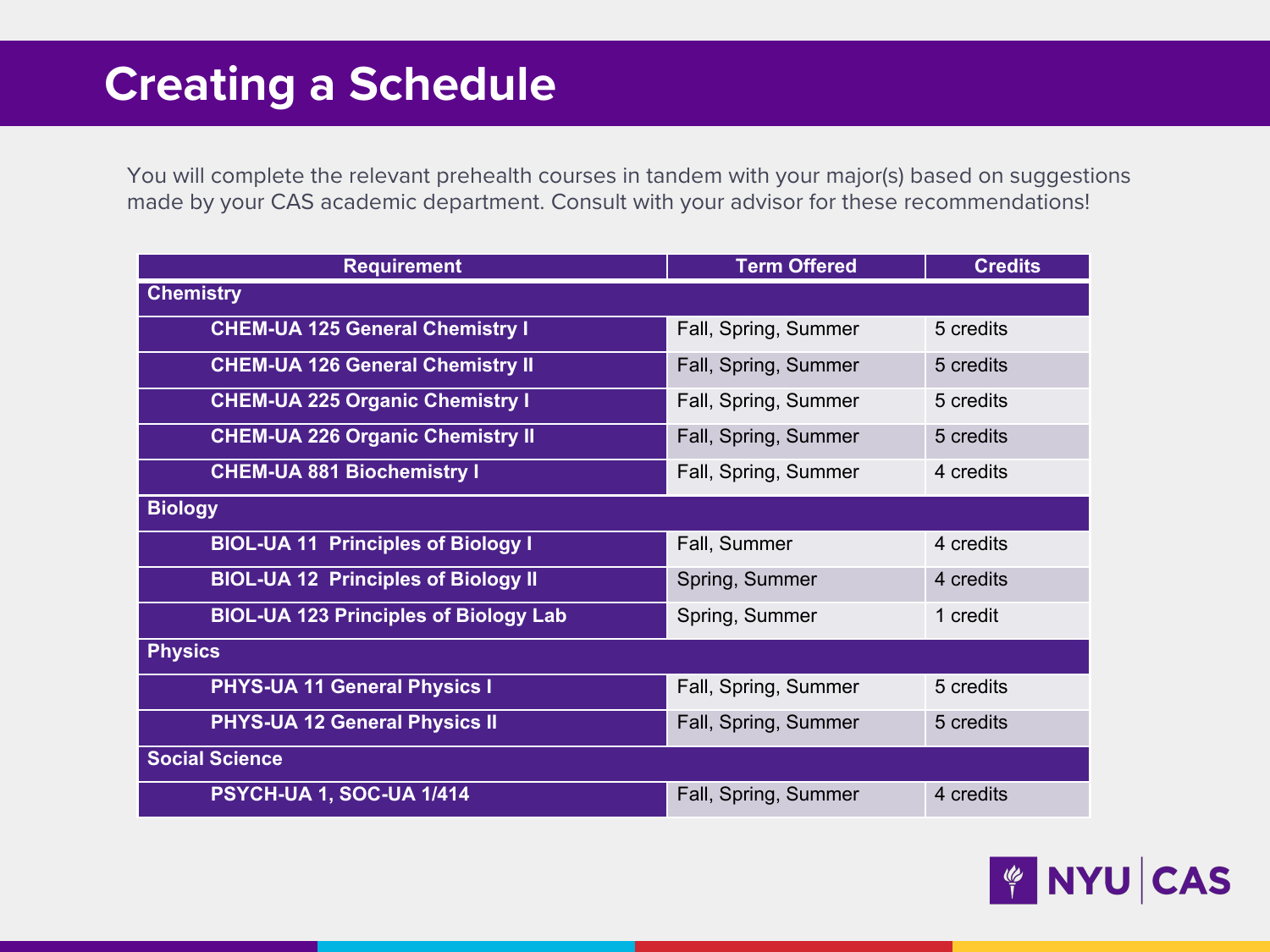# NYU Committee Letter

The Committee Letter is an institutional letter of evaluation that highlights you as a multidimensional applicant. It ties together your academic record and scholarly accomplishments, personal attributes, experiences working and volunteering in the community, and your demonstrated commitment to healthcare.

Only students who complete the majority of their prehealth science courses at NYU will be eligible for NYU's Committee Letter of Evaluation.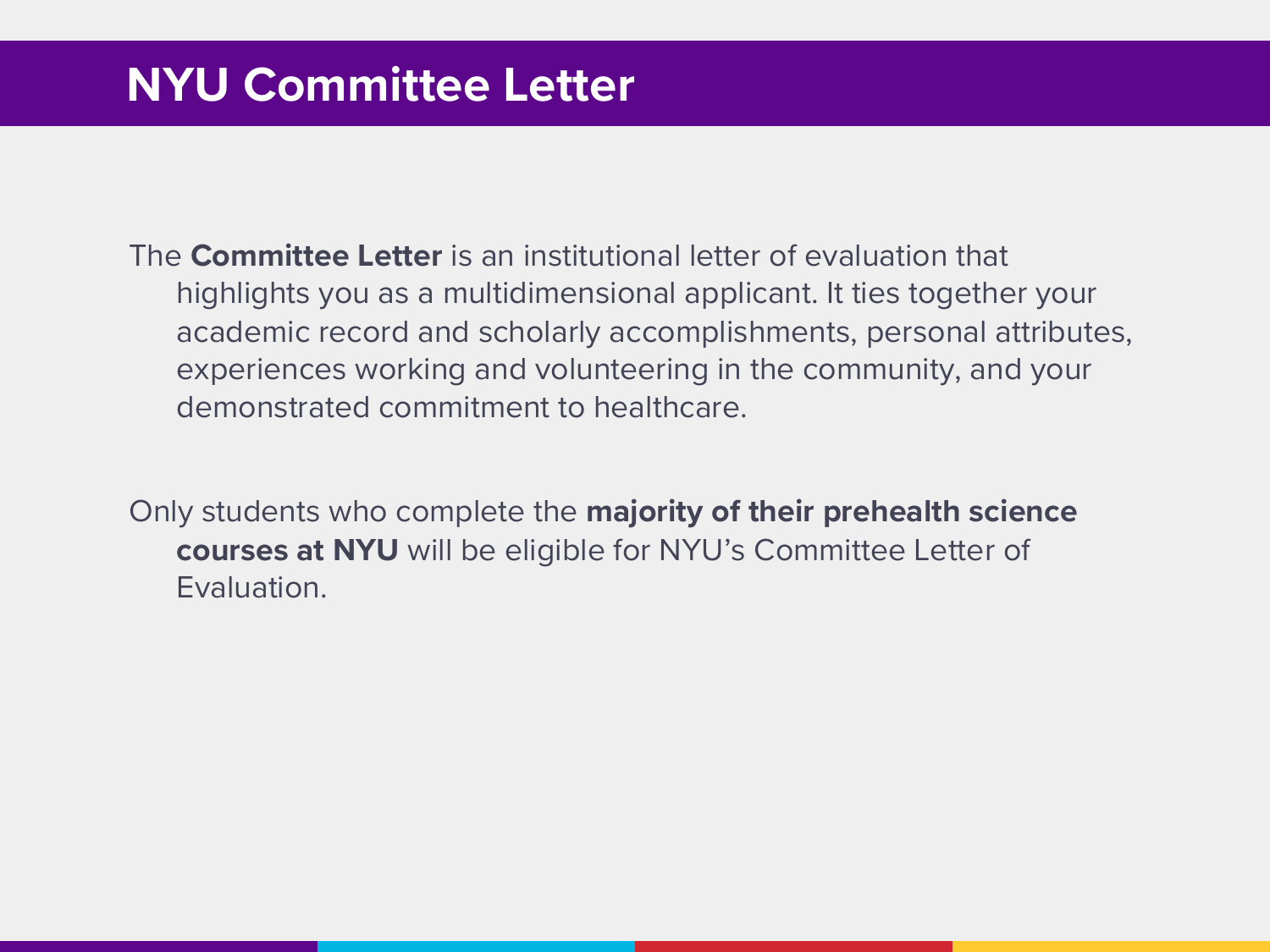# NYU Committee Letter - Timing

We begin our committee letter process in the fall before your application cycle opens. If you hope to enter (aka matriculate) into your health professions school in Fall of 2025, we would say your matriculation year is 2025. You would apply in early summer of 2024 to matriculate and would start our committee process in the fall of 2023.

The best ways to make sure you get announcements and updates related to starting the committee process is to join the **prehealth listserv**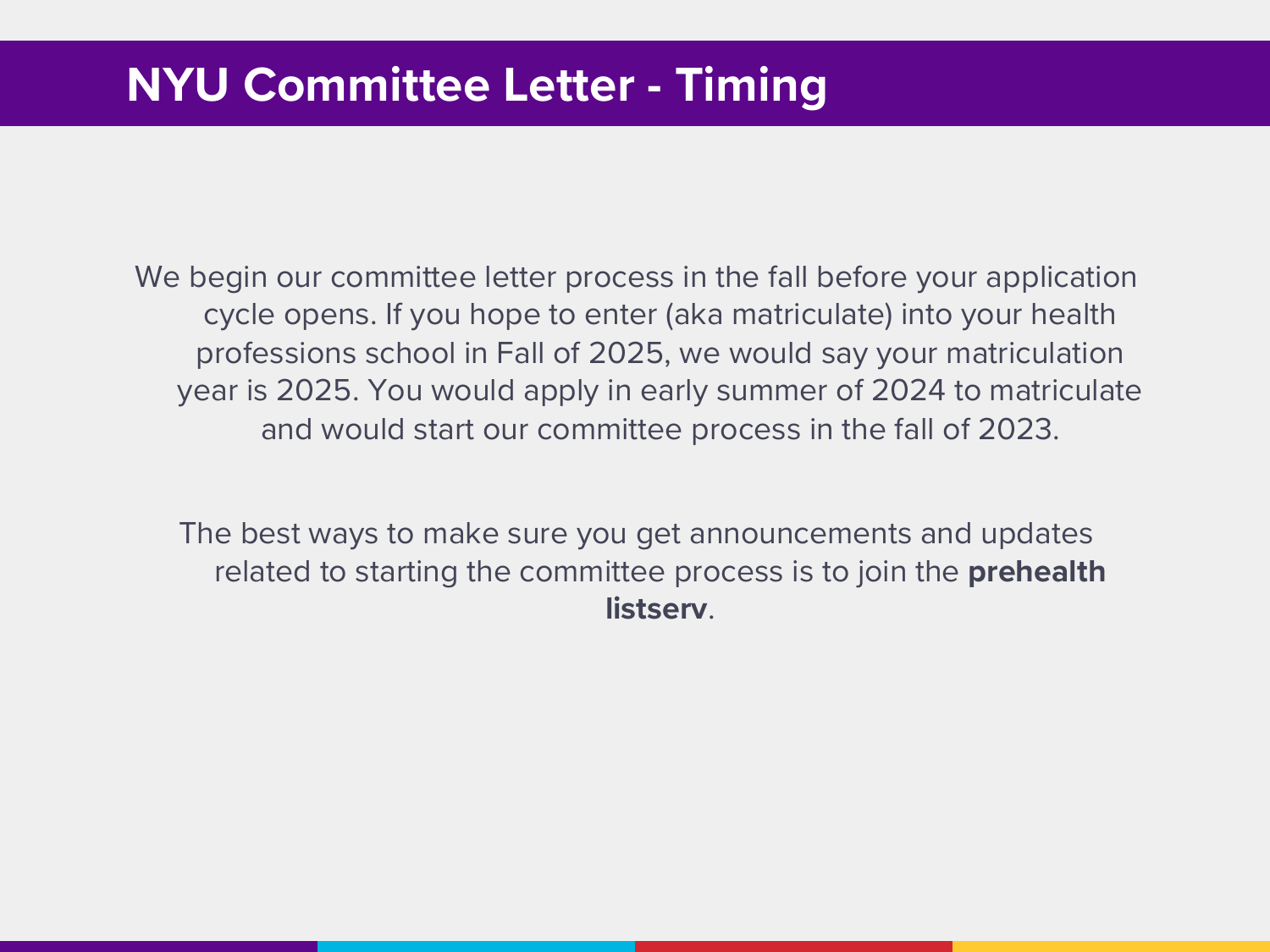# Preprofessional Advising Center: Advising

- New students are assigned a professional academic advisor who will continue to be their primary advisor until a major is declared.
- Most likely, you will be assigned an advisor outside of the Preprofessional Advising Center despite your interest in a health profession. However, professional advisors make referrals to College and University resources and support services whenever necessary.
- NYU students are not assigned a "preprofessional advisor." This means you will have the flexibility and freedom to meet with any member of the Preprofessional Advising team.

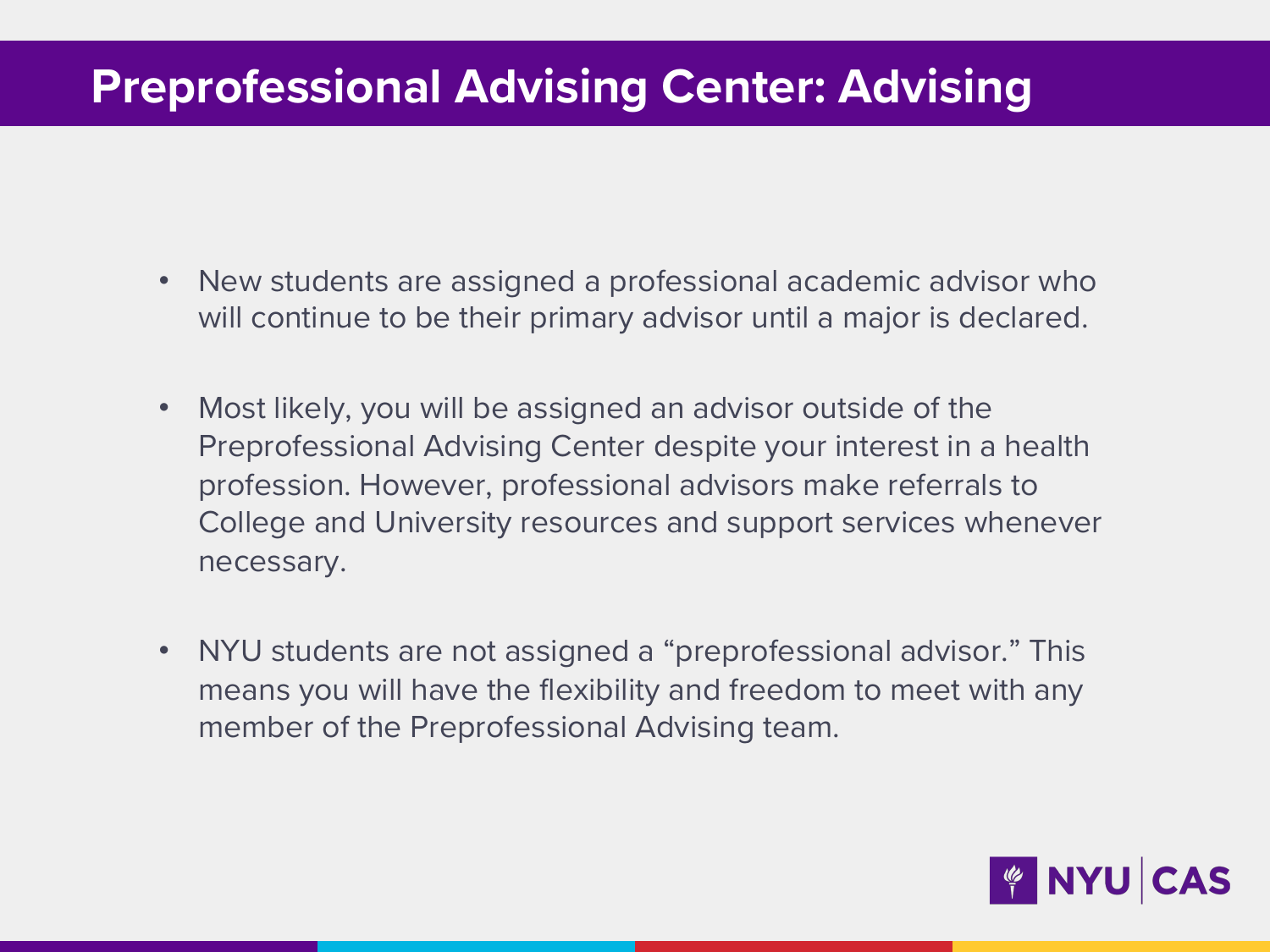# **Preprofessional Advising Center: Programmi**

- The Preprofessional Advising staff offers workshops and programs throughout the academic year to assist you in preparing for a care in the health professions.
- Our student Prehealth Advisory Board (PHAB) also sponsors programming with our office and we welcome and value student input. PHAB applications open in September!
- View the NYU Prehealth website for a link to our calendar of events to see the types of programs that we offer during the academic year.